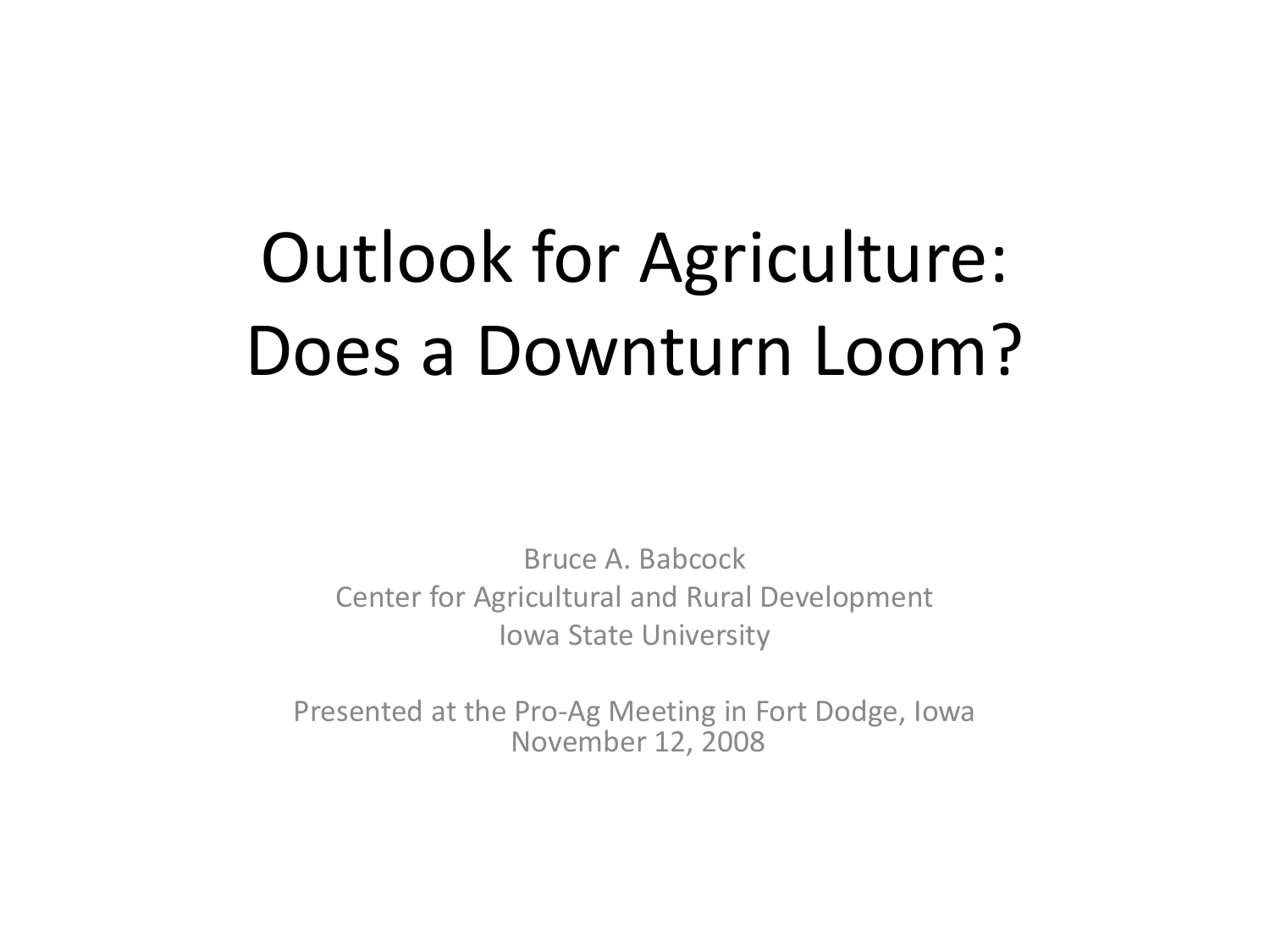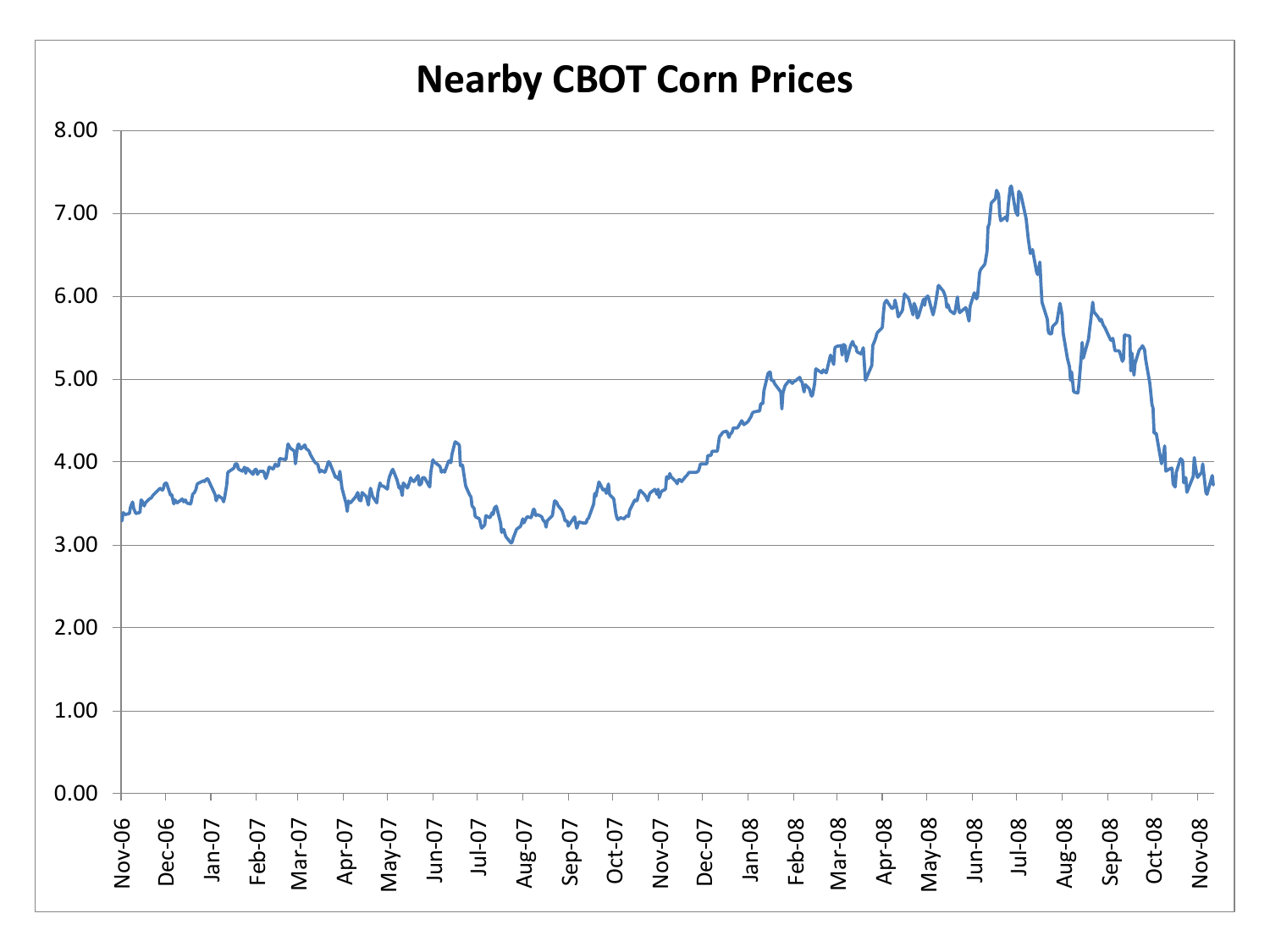#### **Nearby CBOT Soybean Prices**

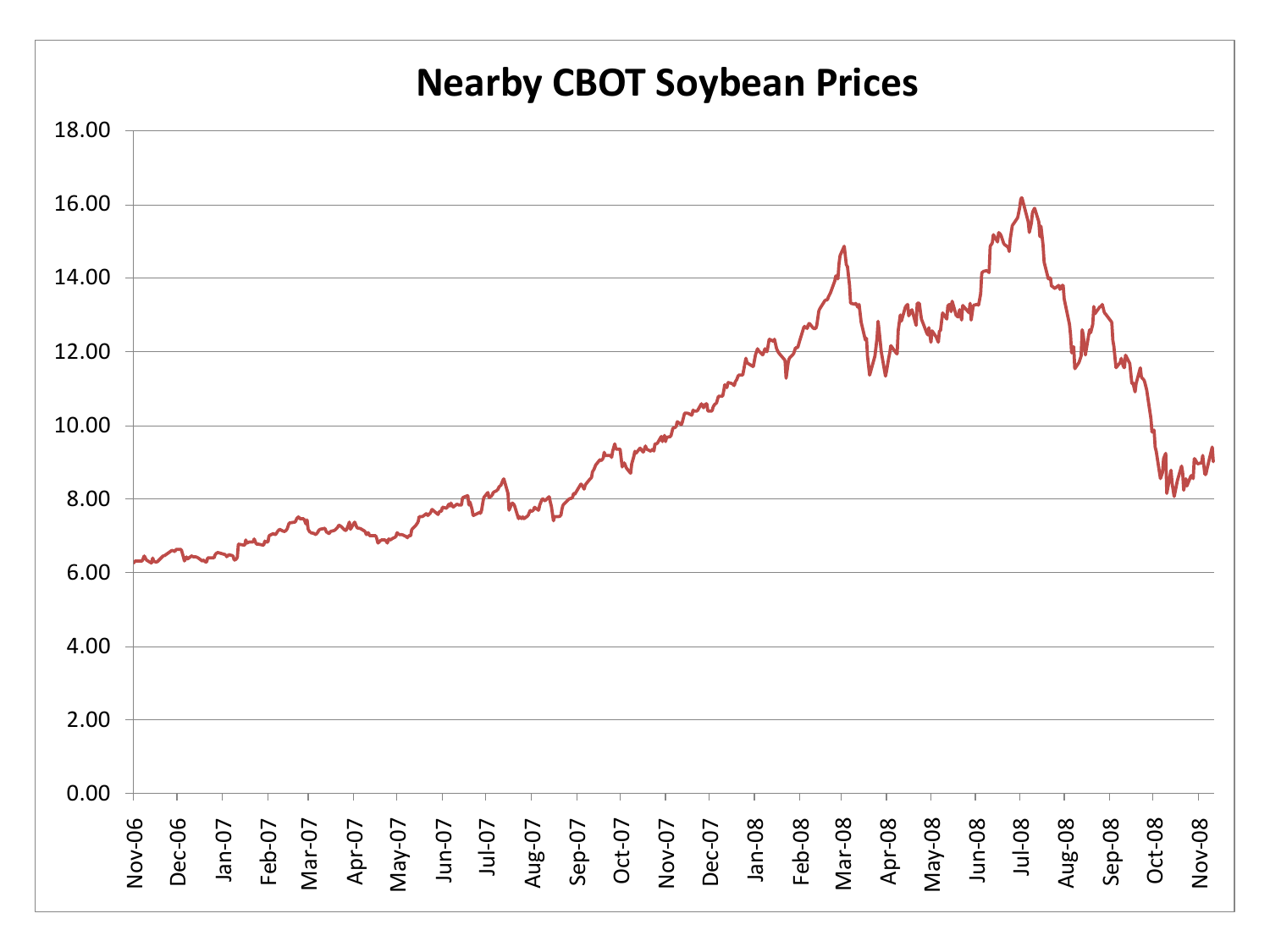#### World Demand

- Likely a severe downturn in income growth – U.S., EU, China, India, Japan, S. Asia
- Drop in income growth will hold down growth in demand for meat, wheat and feed grains
- Food demand is income inelastic, but demand for meat and dairy products income elastic in many areas of the world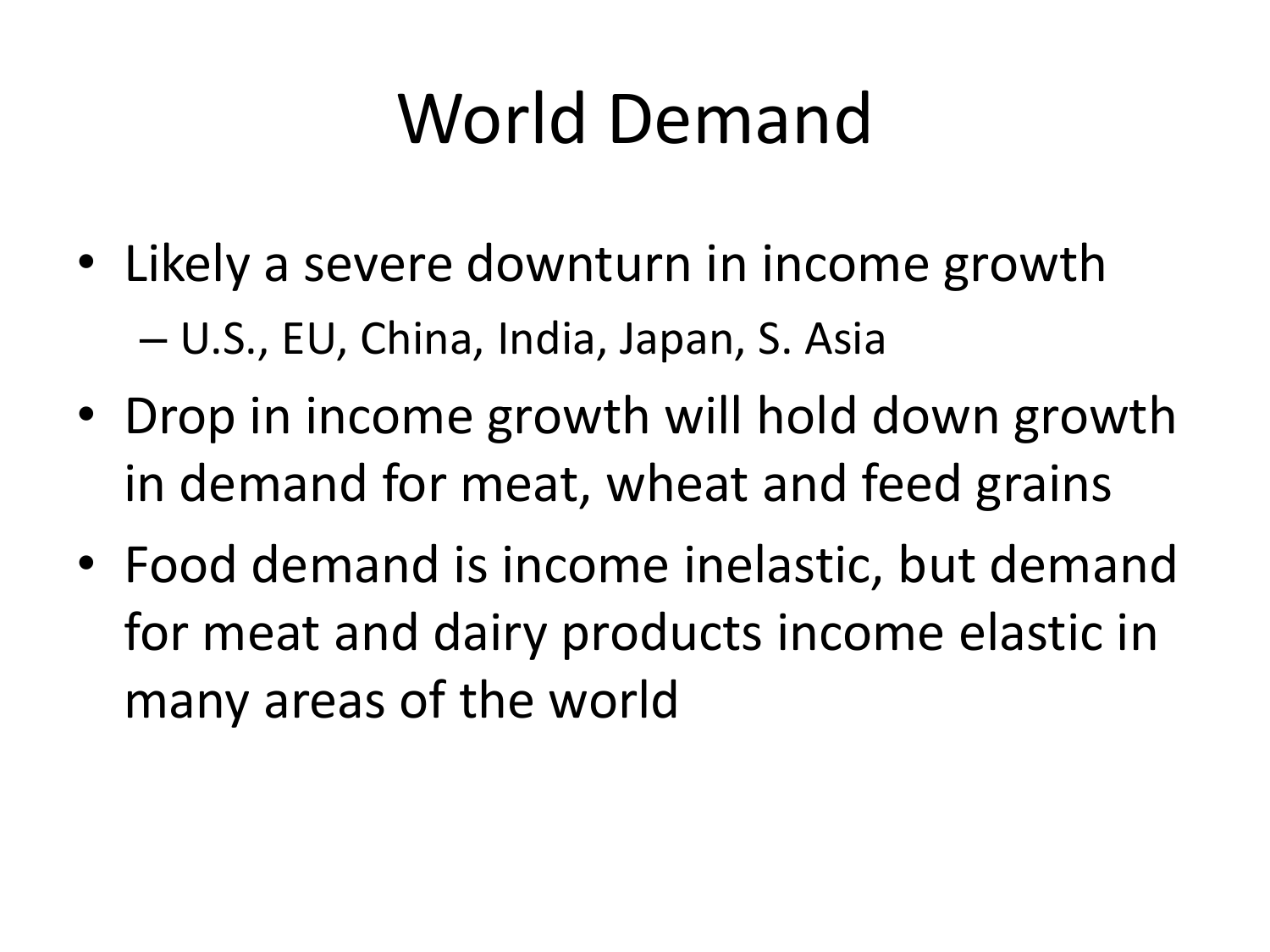#### **Net Feed Grains Supplies**

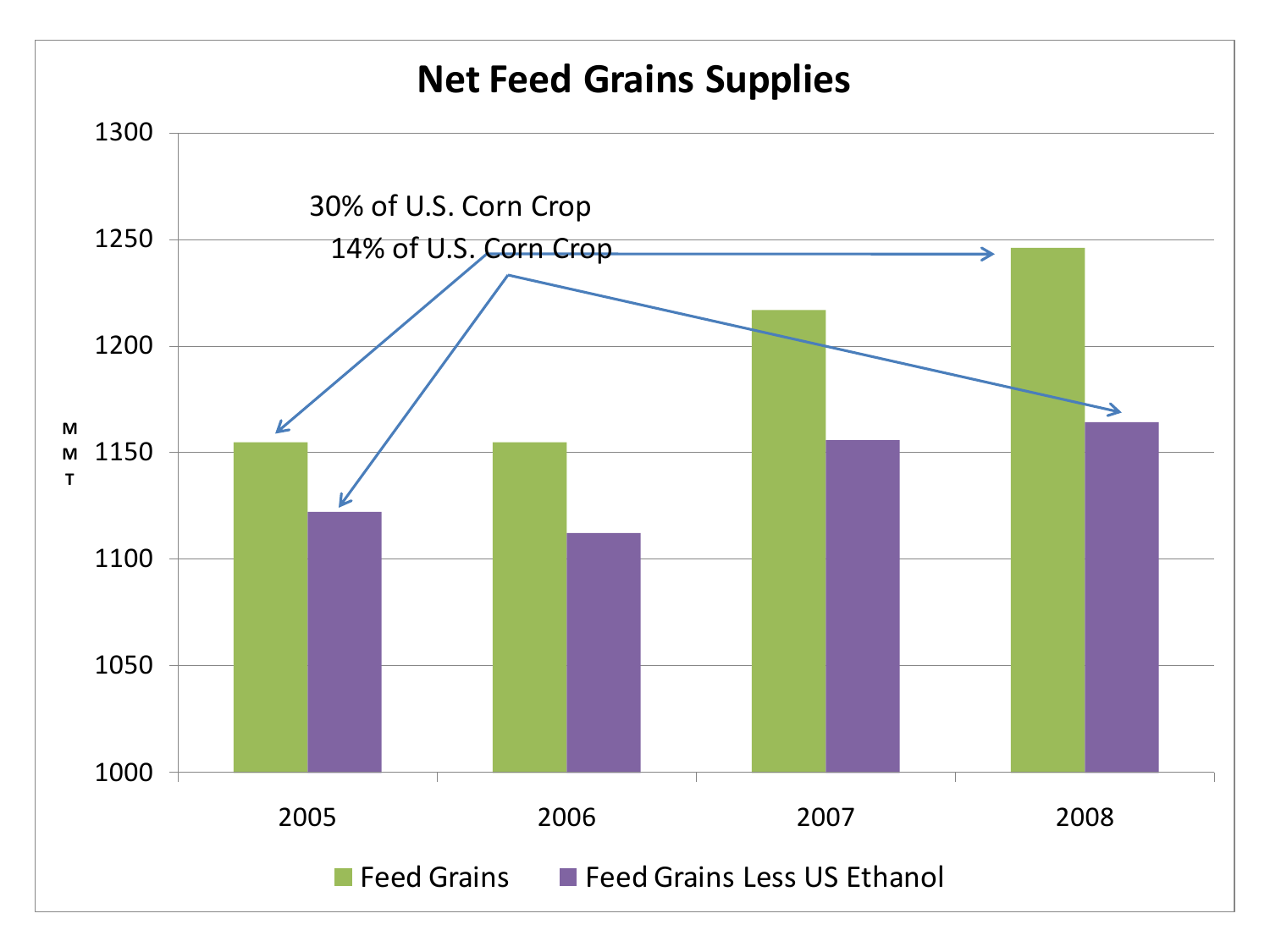#### 2006 2007 2008 **M M T Wheat Production Has Rebounded** Size of the US Crop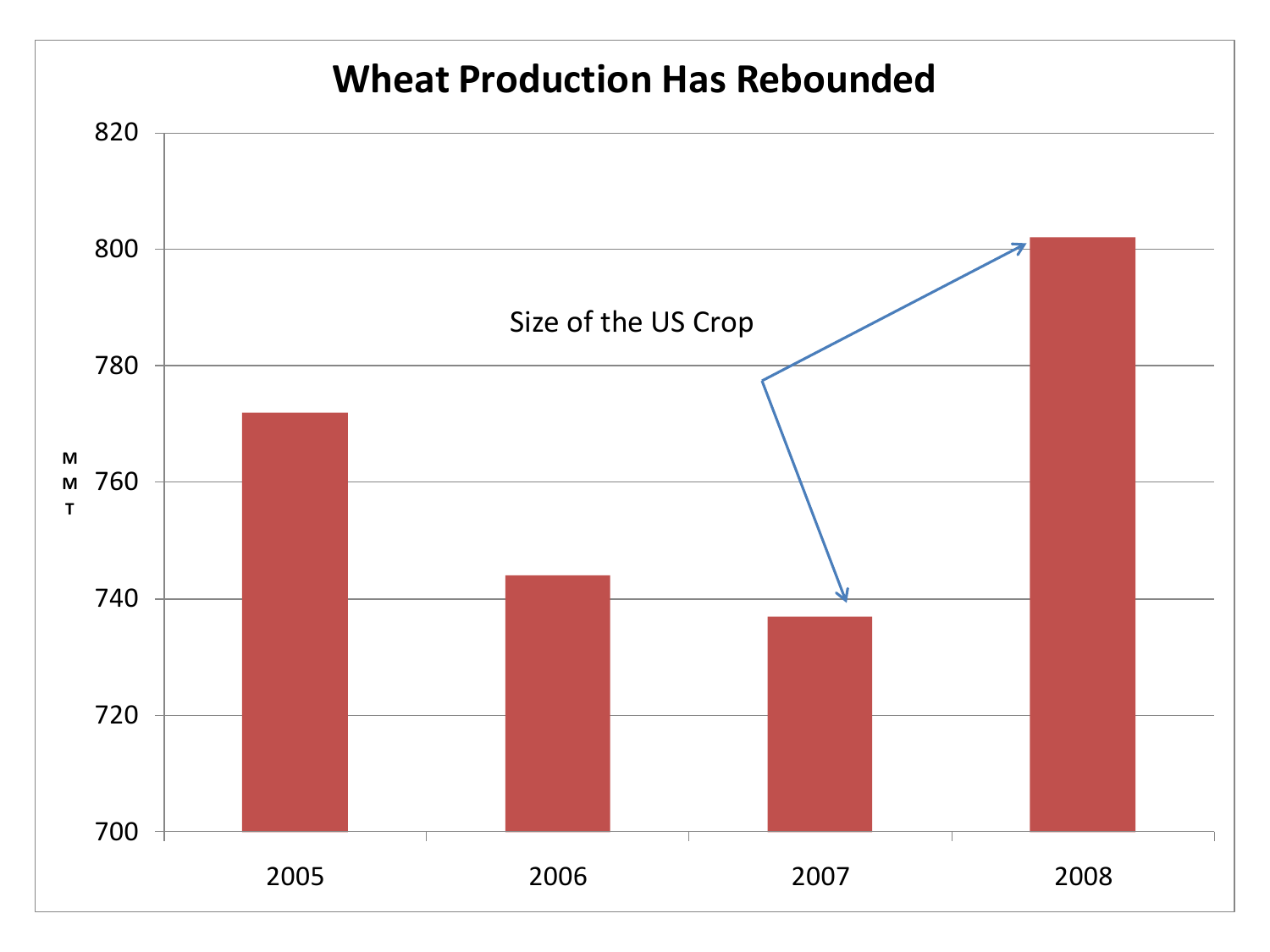#### Wheat Production Increases

- Ukraine up by more than 50%
- Australia up by more than 70%
- EU up by 23%
- Canada up by 20%
- US up by 12%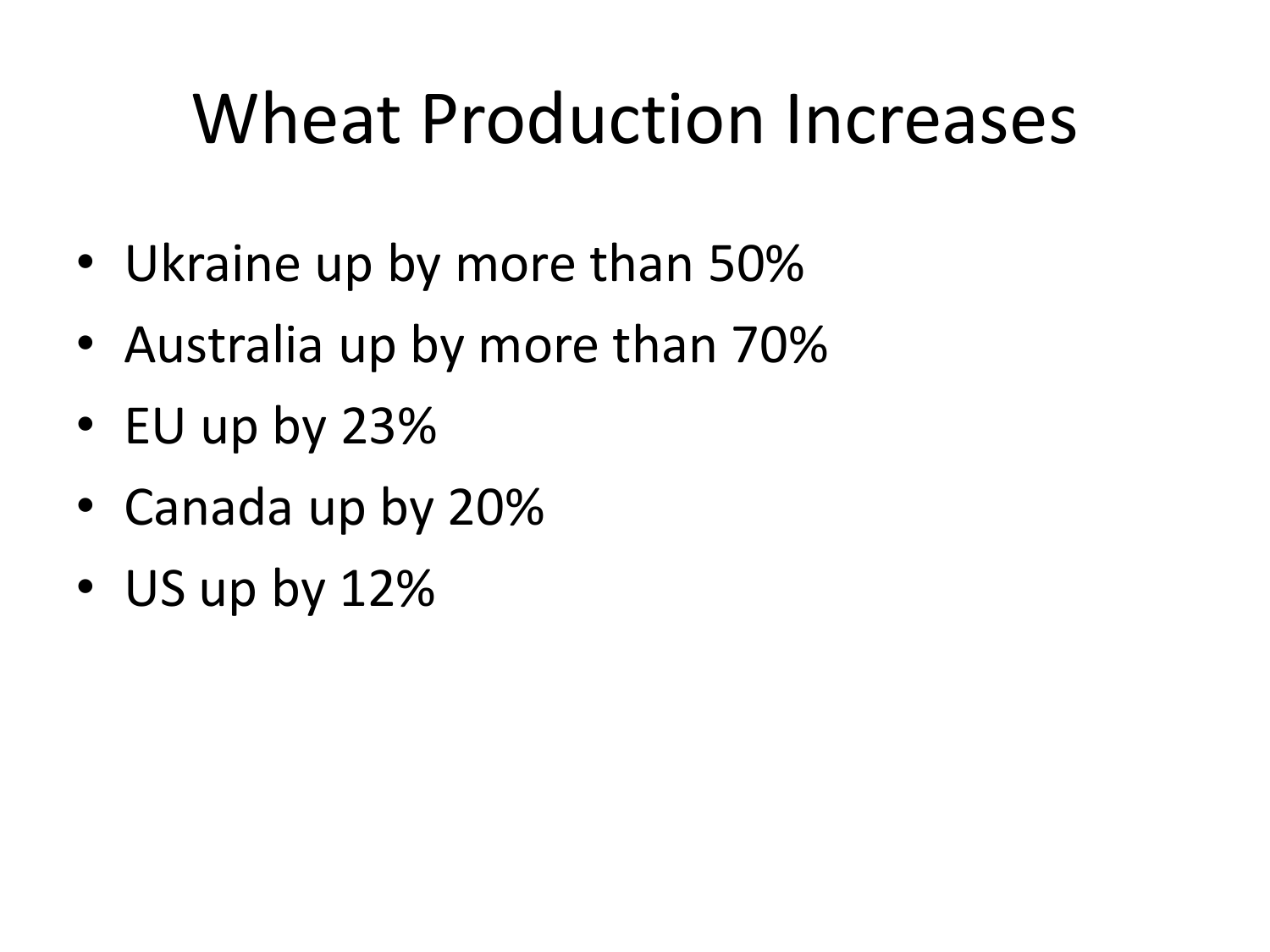#### Commodity Economics

- High prices encourage investment in production capacity
- Increased capacity is semi-irreversible
- No real limits on production capacity if investment occurs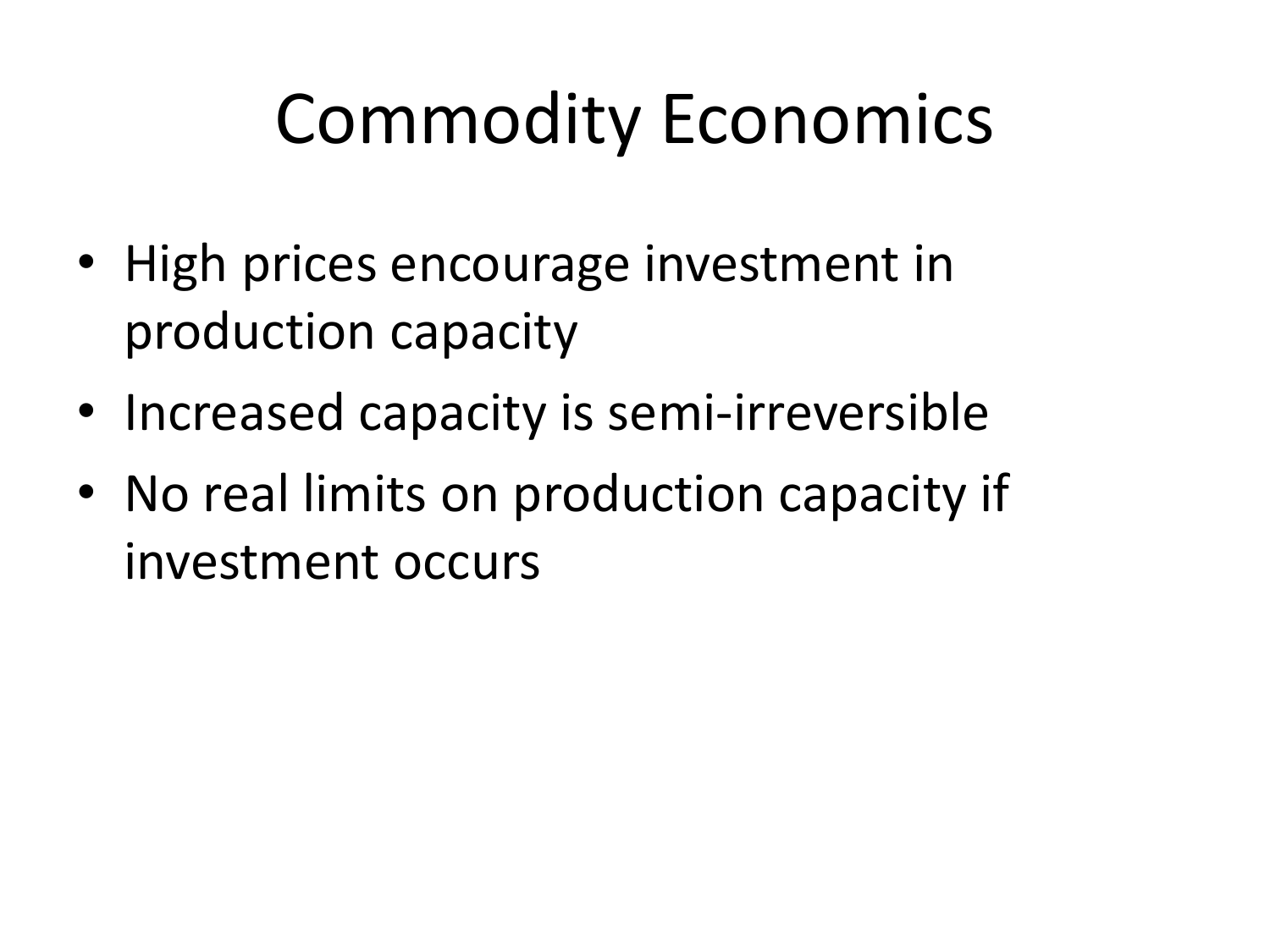#### **Potentially Arable Land by Country in Sub Saharan Africa**

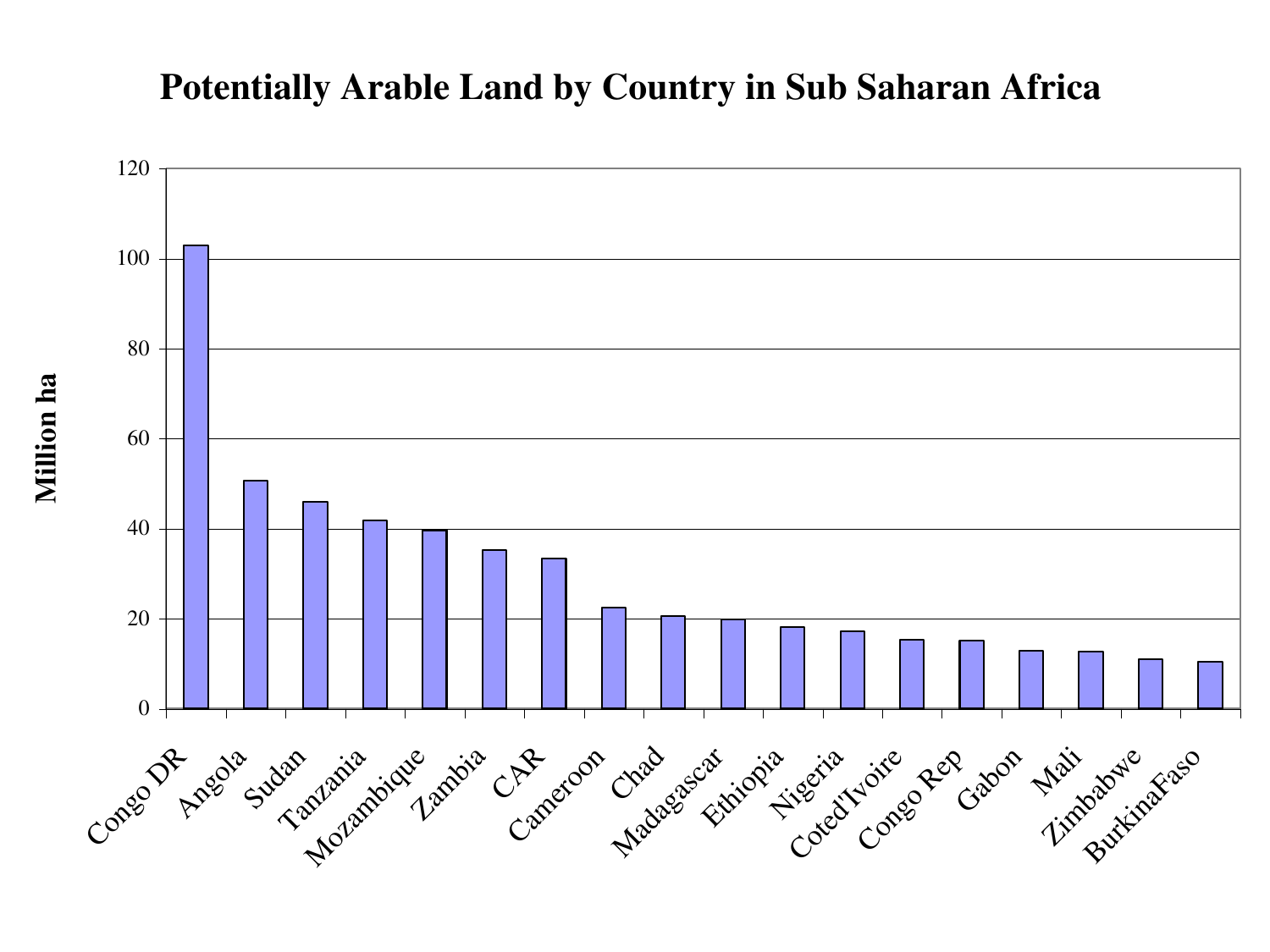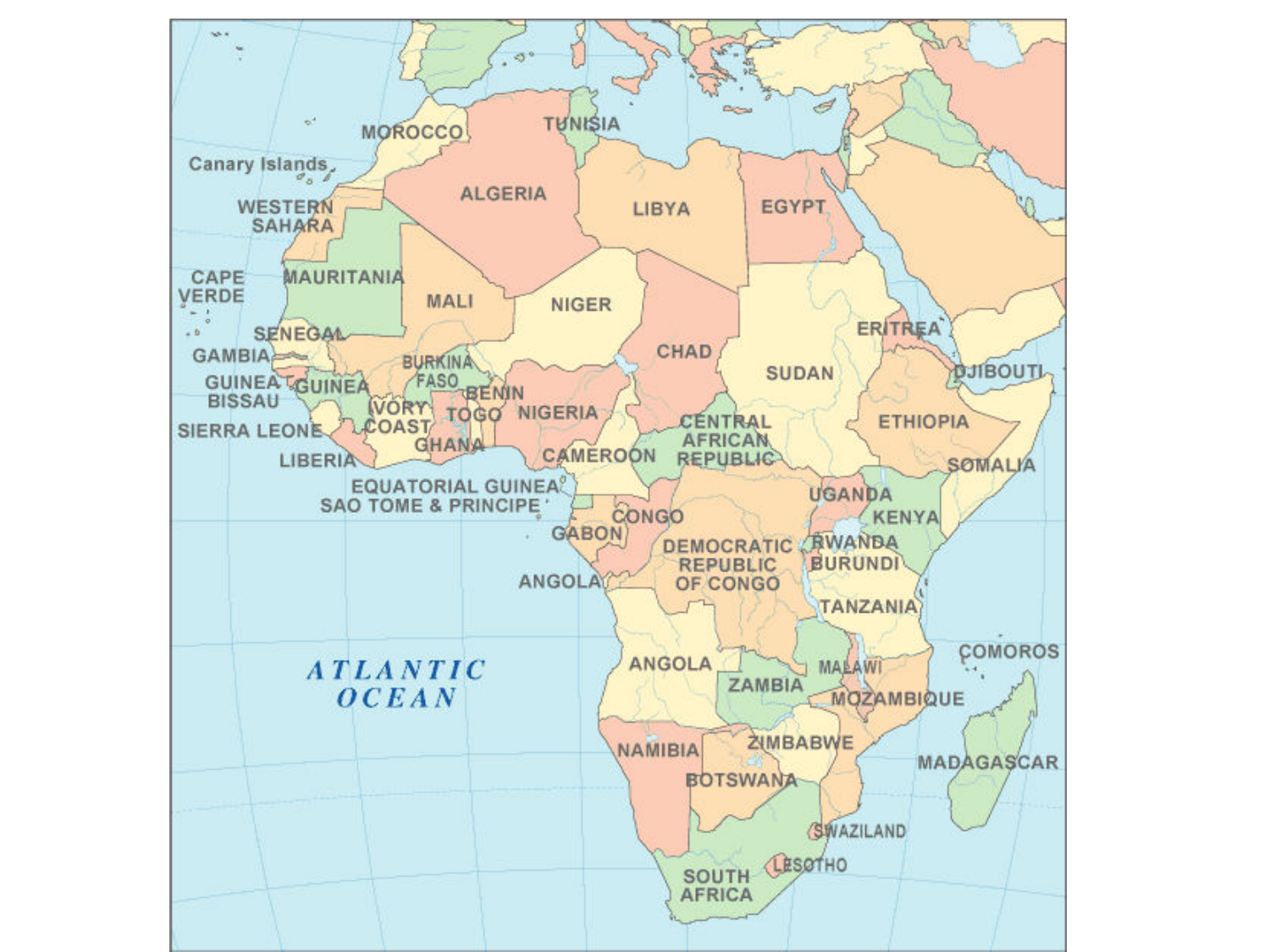#### **The Value of the Dollar**

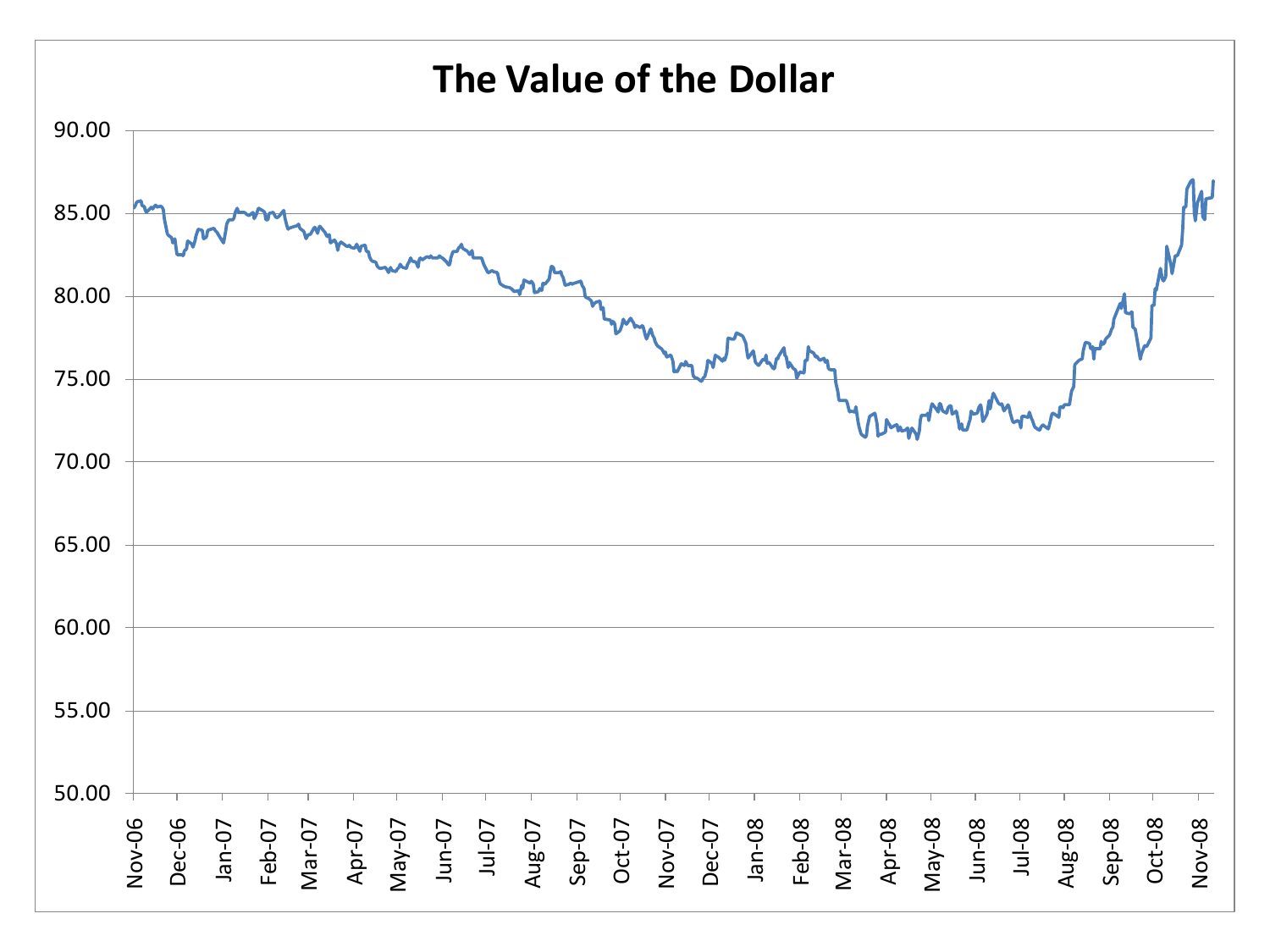# Why is the Dollar Stronger?

- Relative safety against turbulent times
- Reduction in demand for commodities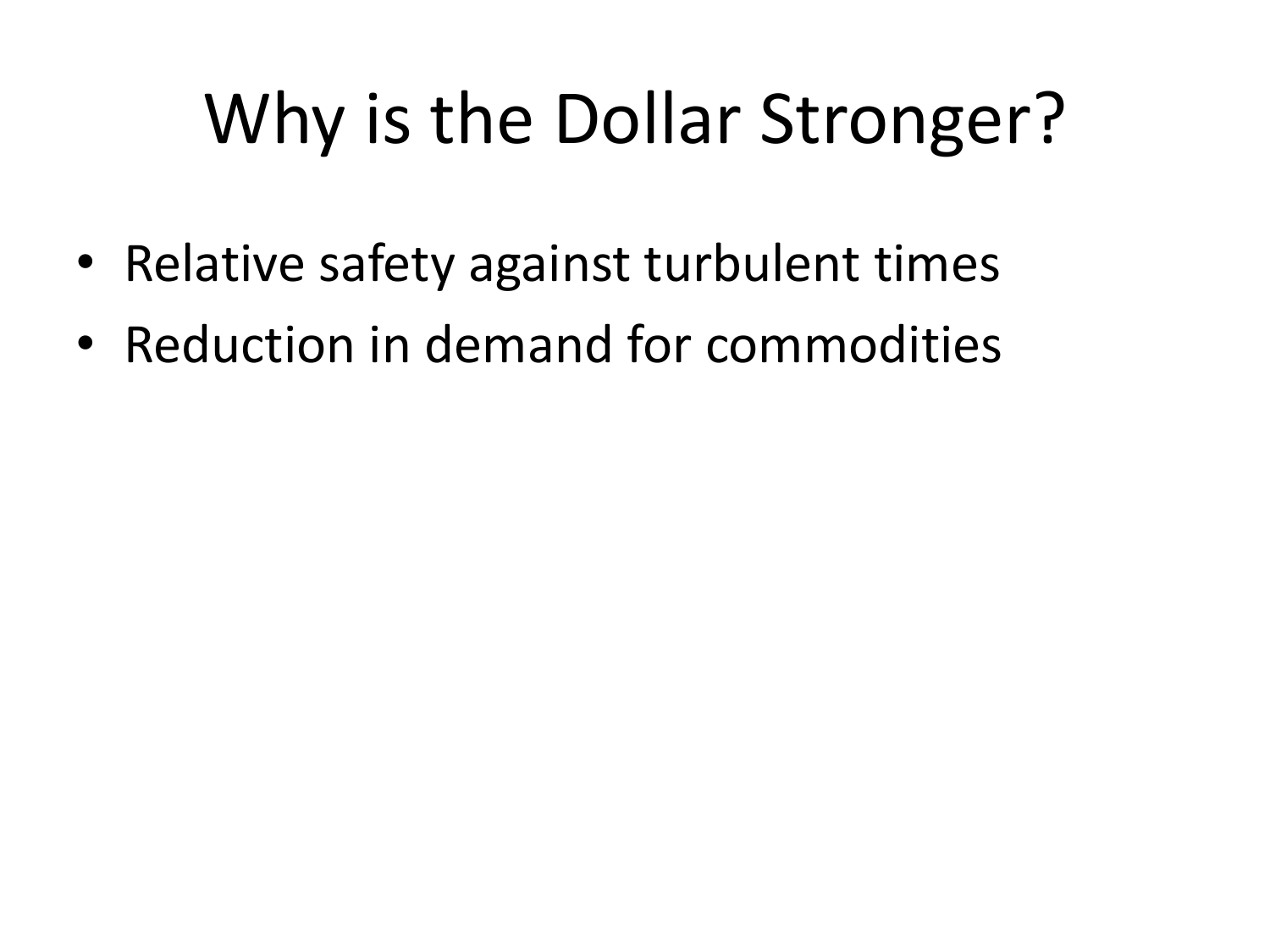# Impact of a Stronger Dollar

- Lower crude oil prices
- Lower ethanol prices
- Reduced demand for corn from ethanol
- Reduced export demand for U.S. agricultural commodities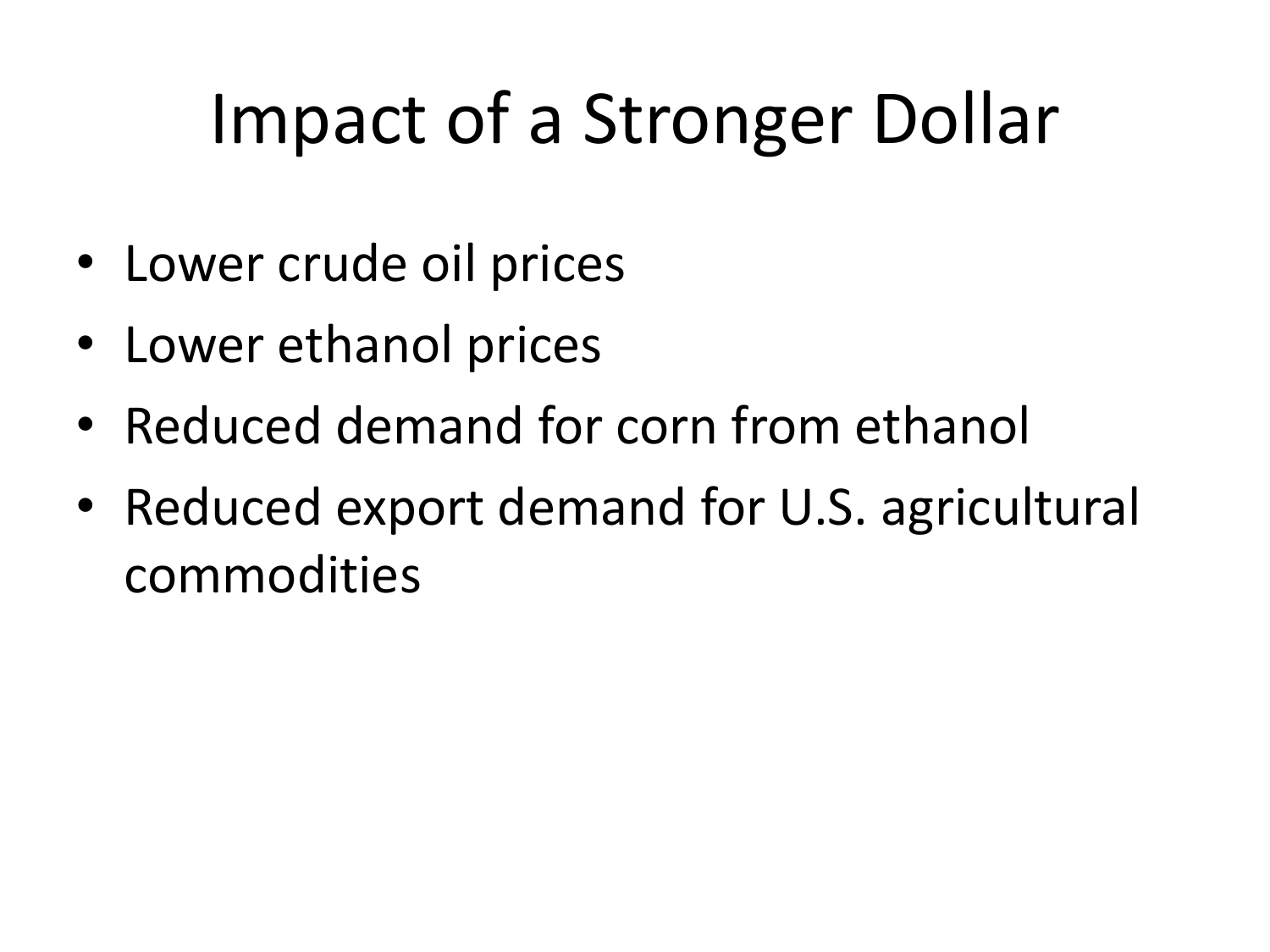# Supply and Demand Outlook

- Commodity bust bad news for U.S. agriculture
	- Lower overall food demand growth will lead to lower agricultural prices
- Bright side of the bust
	- Credit constraints and lower prices will reduce capacity-increasing investment
	- Lower input costs will partly cushion blow
	- Ethanol RFS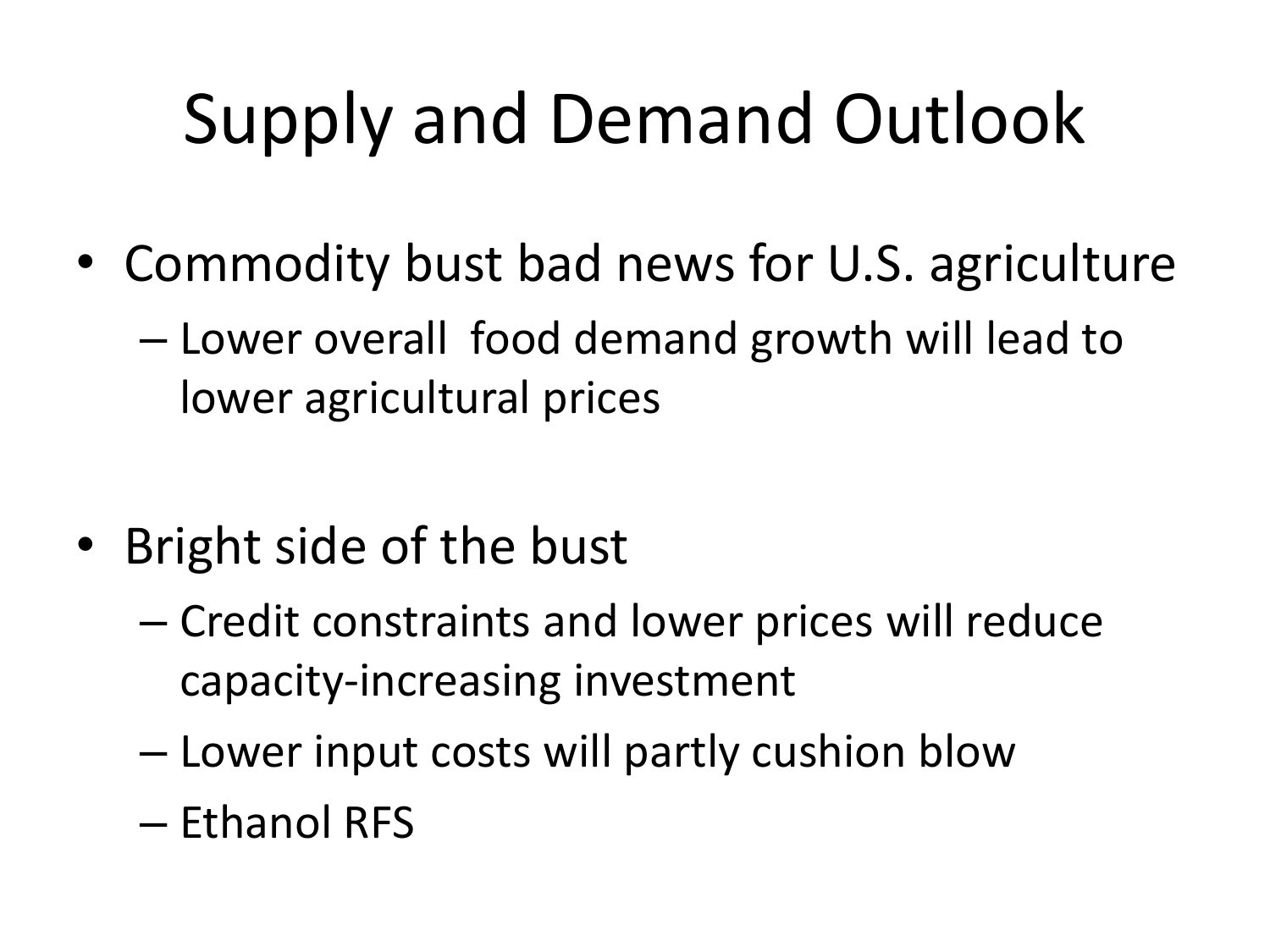### Impact of the RFS

- Renewable Fuels Standard requires 9 billion gallons of biofuels in 2008, 10.5 billion gallons in 2009
- Gasoline producers must either blend their share of ethanol or buy a RIN (Renewable Identification Number) from another producer
- If ethanol becomes scarce, RIN price will increase, thereby increasing the price of ethanol
- Ethanol producers have to be induced through a high price to produce required ethanol
- Increases in ethanol price will keep corn prices high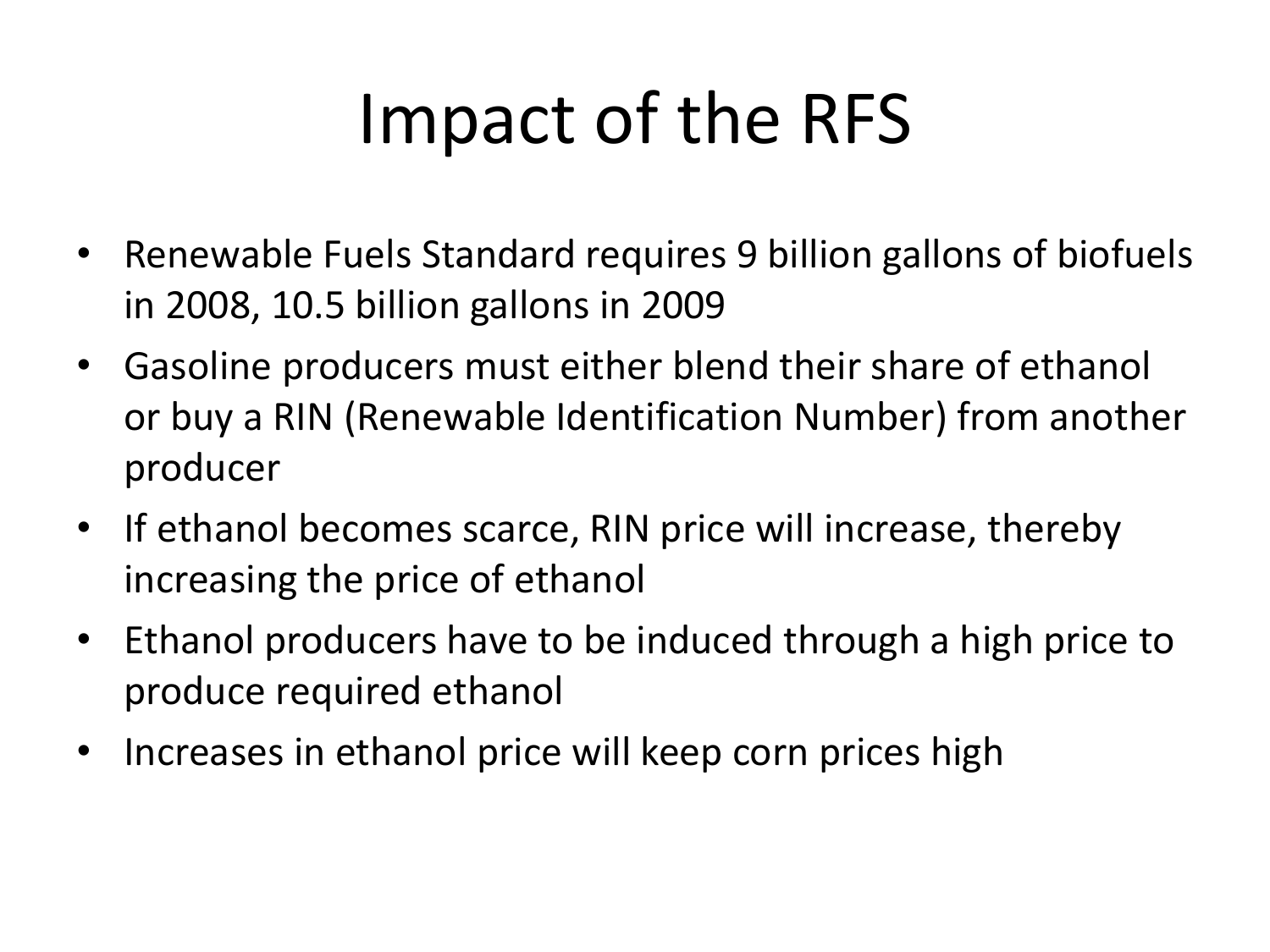#### Break-Even Corn Price

• **Ability to pay for one bushel of corn: Price of ethanol \* 2.8 gals/bu** *minus*  **per bushel processing and capital costs** *plus*  **per bushel value of byproducts**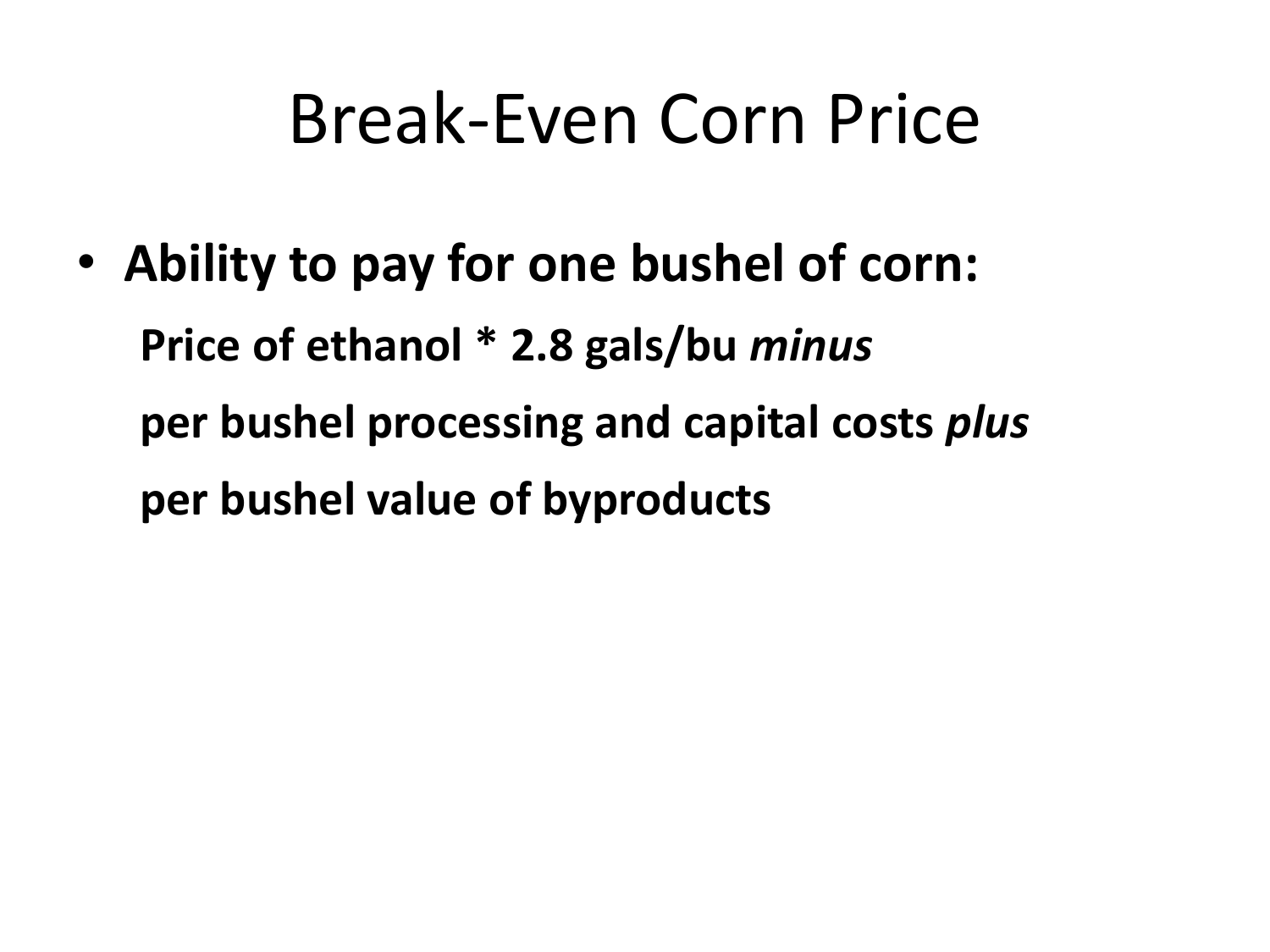| Price of: |           |           |       |
|-----------|-----------|-----------|-------|
| Crude     | Gasoline  | Ethanol   | Corn  |
| \$/barrel | \$/gallon | \$/gallon | \$/bu |
| 50        | 1.26      | 1.20      | 2.18  |
| 60        | 1.52      | 1.36      | 2.71  |
| 70        | 1.77      | 1.52      | 3.24  |
| 80        | 2.02      | 1.67      | 3.77  |
| 90        | 2.27      | 1.83      | 4.30  |
| 100       | 2.53      | 1.99      | 4.82  |
| 110       | 2.78      | 2.15      | 5.35  |
| 120       | 3.03      | 2.30      | 5.88  |

#### **Table 2. Predictions of corn prices for alternative crude oil prices**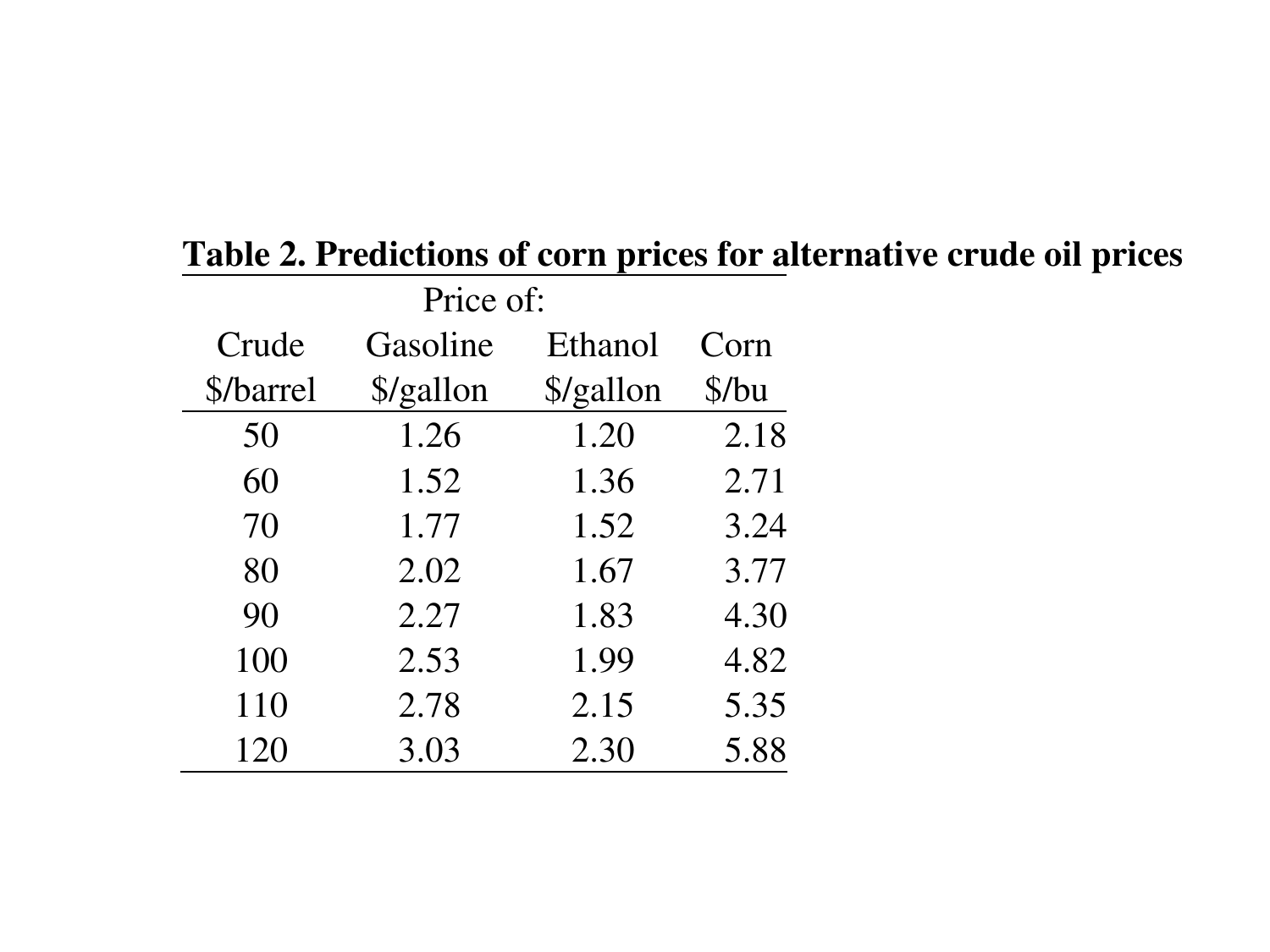#### Relationship Between Ethanol's Ability to Pay for Corn and the Price of Corn



**\$/bu**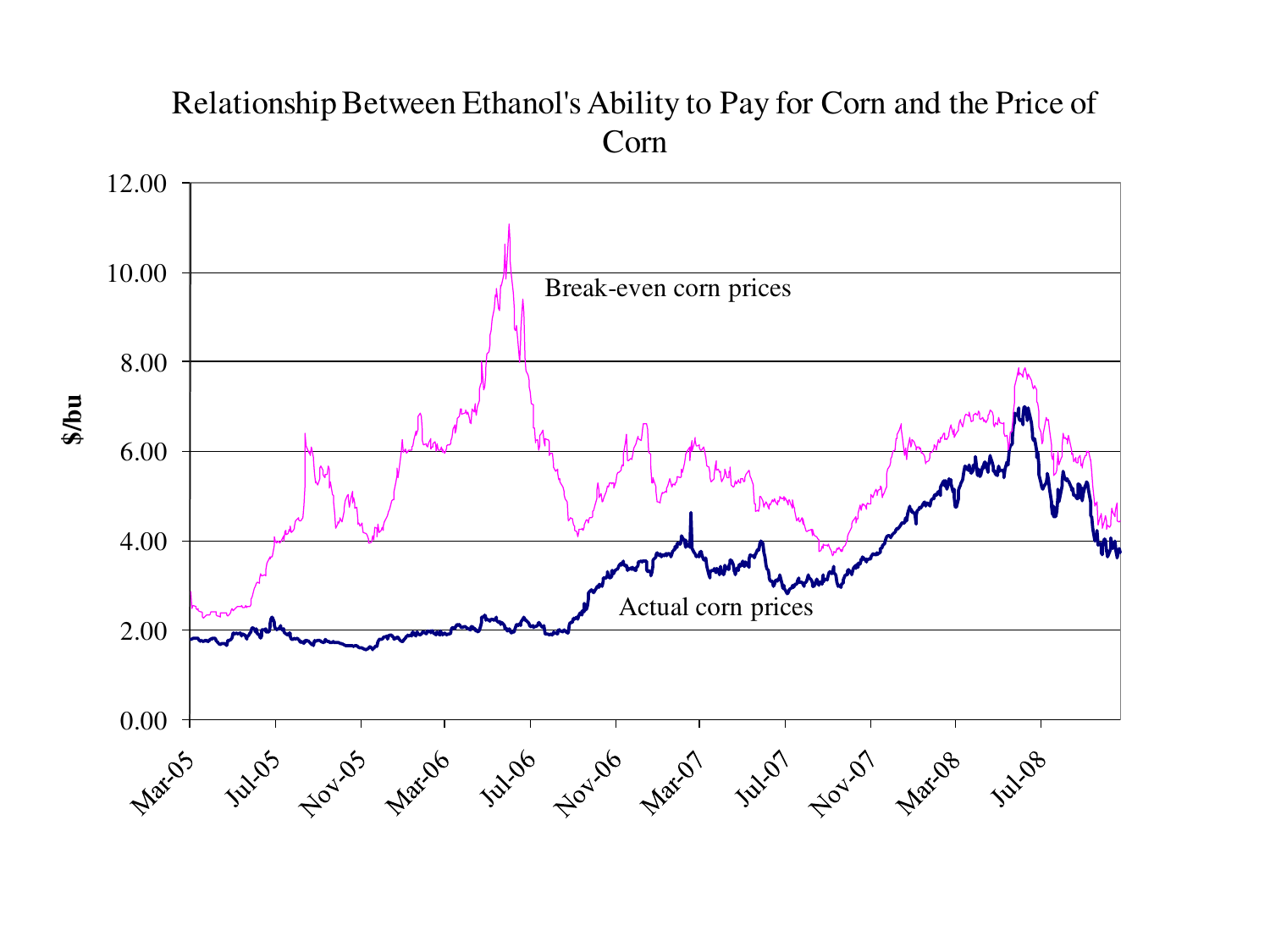# Ethanol Plants are Setting the Price of Corn

• Changes in the ability to pay for corn very closely related to the actual price of corn

• Relationship should continue to hold so long as there are idle ethanol plants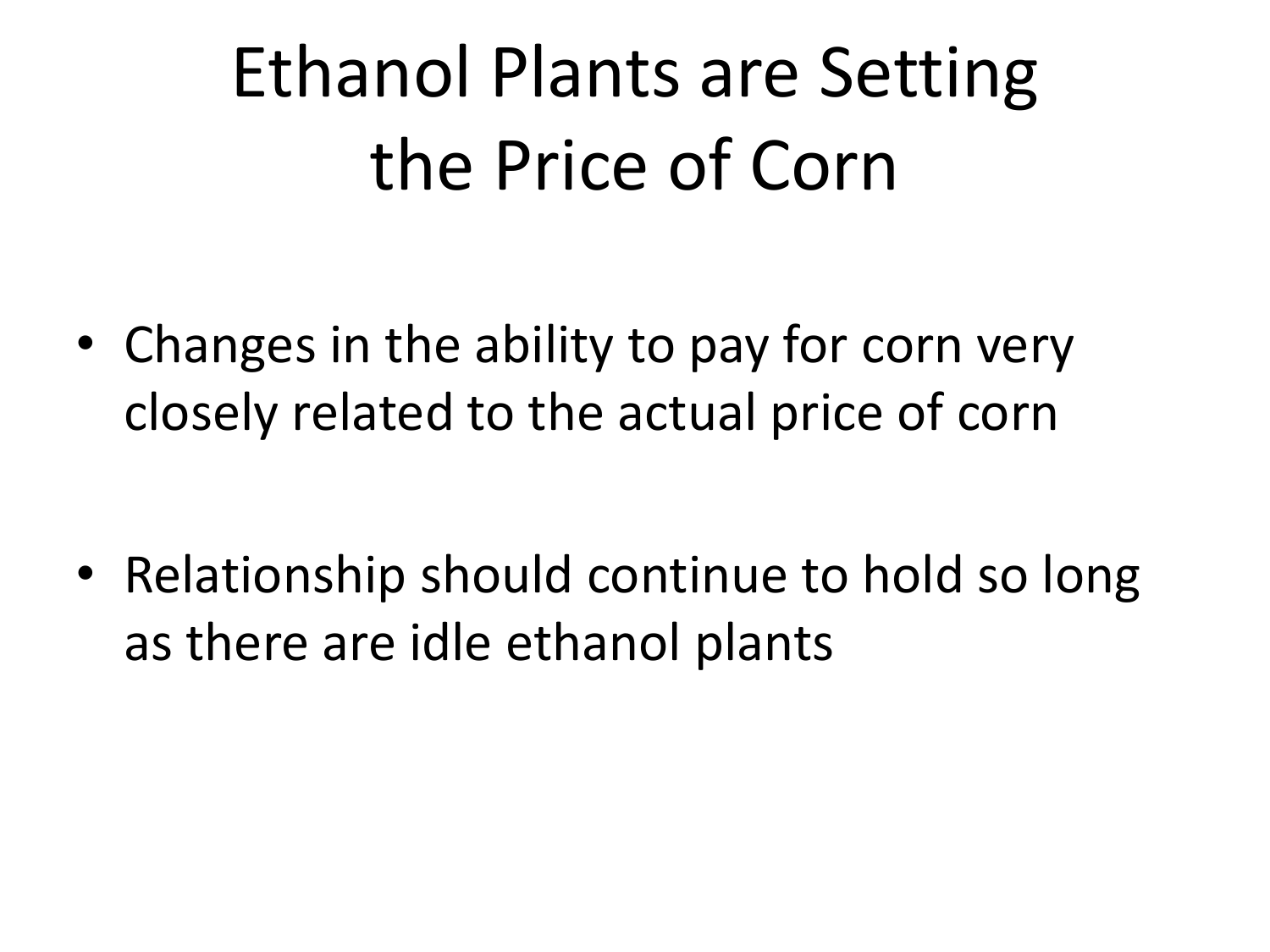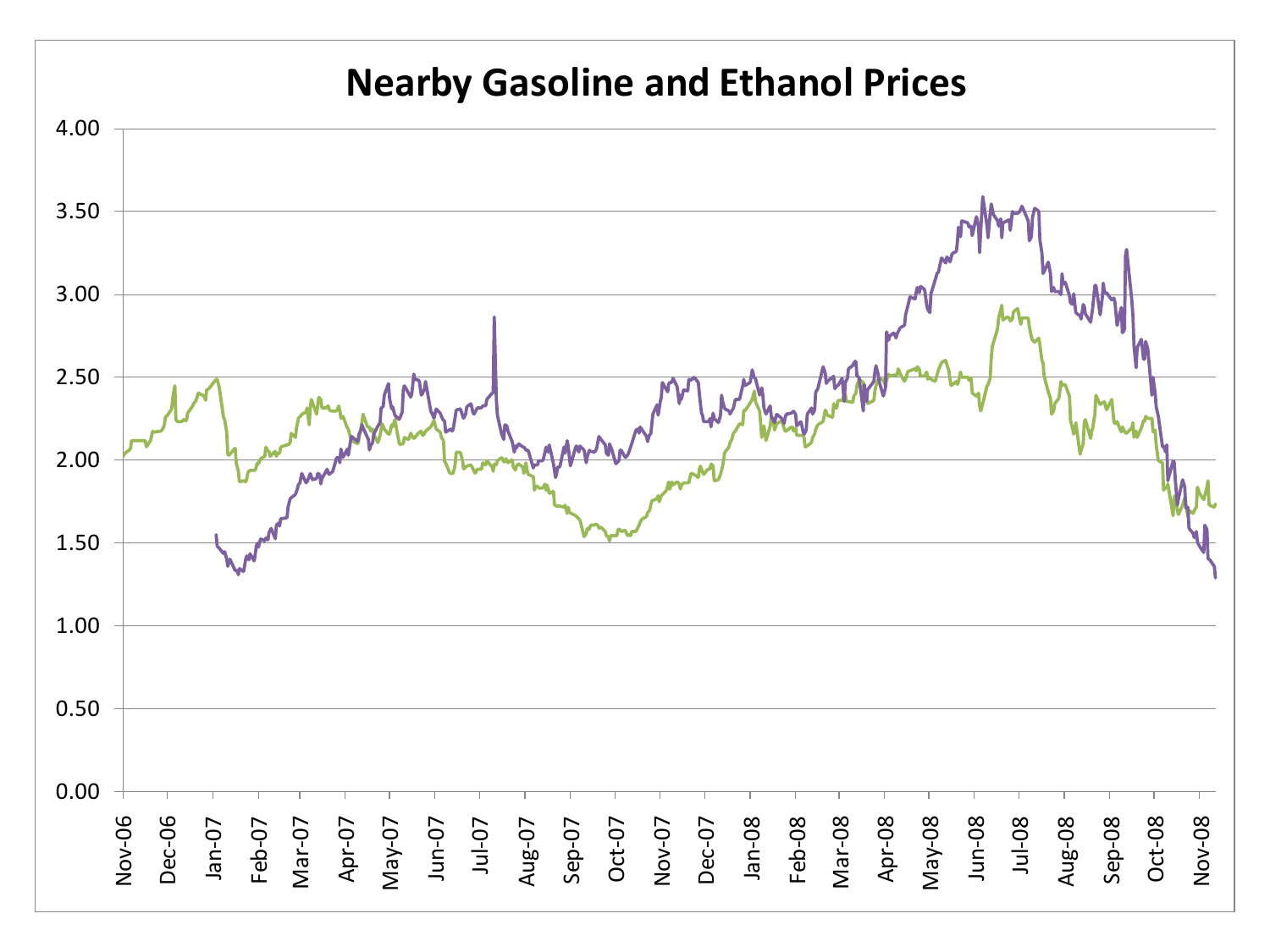#### Recent Price History

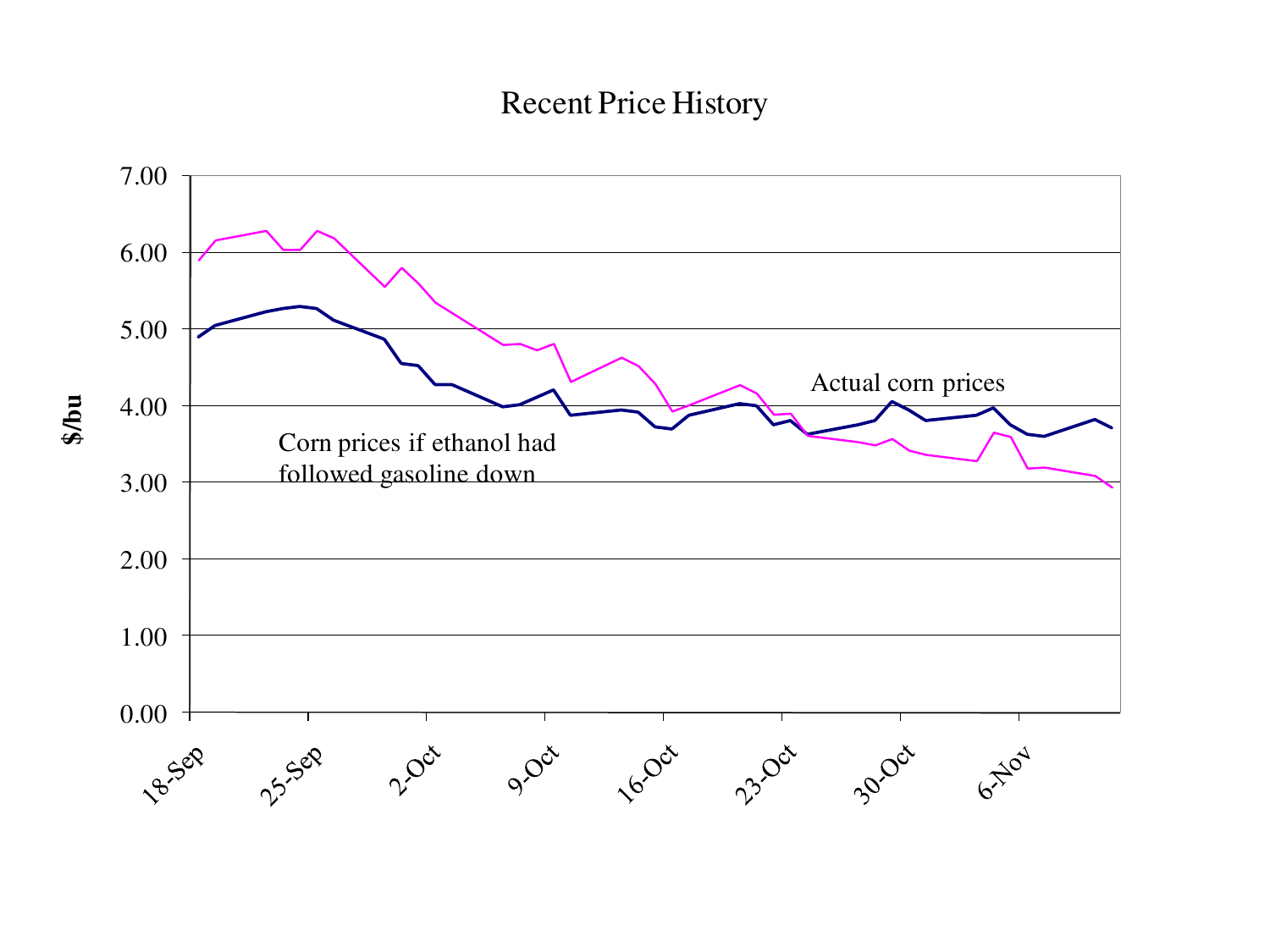# Why Hasn't Ethanol Followed Gasoline Lower?

- RFS is binding
- Resolution of transportation bottlenecks
	- Should be willing to pay \$0.51 above the price of gasoline for ethanol if one for one substitute
	- Right now, ethanol is \$0.40 above gasoline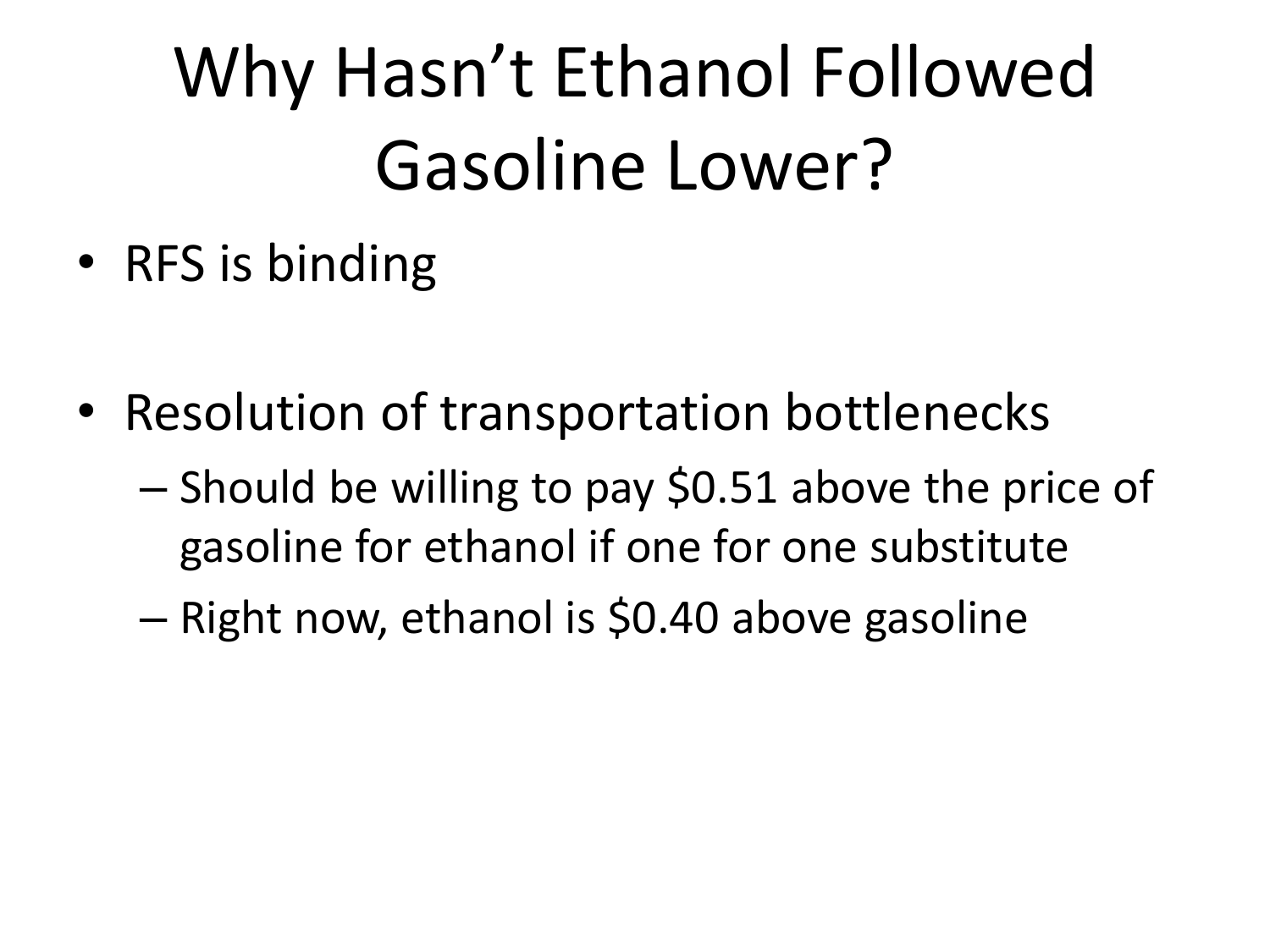### Longer-Run Outlook

- Corn will follow crude higher, but not lower if ethanol plants do not produce enough ethanol
- For 2009, we need about 87 million acres of corn to produce the mandate
- Corn prices relative to soybean prices will need to be high enough to buy the acres
	- If not, then corn prices will increase significantly next year